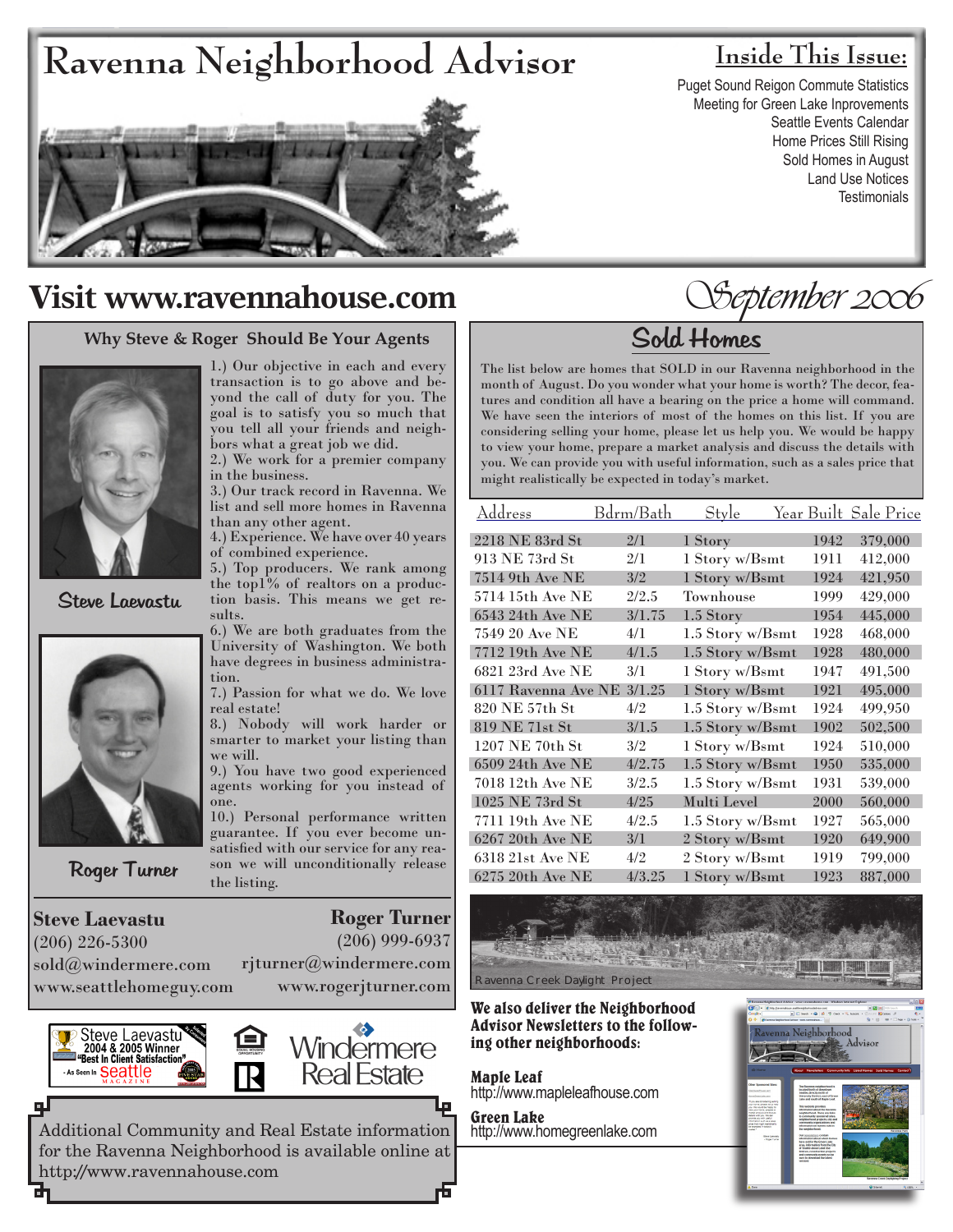#### The Puyallup Fair September 8 - 24

**The Puyallup Fair (officially known as the Western Washington Fair) is the largest single attraction held annually in the state of Wash- ington. The Fair continually ranks in the top ten largest fairs in the world. The Western Washington Fair Association hosts the 17-day Puyallup Fair every September. Situated south of Seattle and east of Tacoma in the shadow of majestic Mount Rainier, the Fairgrounds comprise 169+ acres, with buildings and land valued at more than \$54 million. Over 1,900+ employees are hired each September during the Puyallup Fair.**

**Take advantage of fun music, comedy and much more at one of the four free stages. The rodeo is non-stop, edge-of-your-seat excitement. Don't miss it during the first weekend of the Fair. Whirl and twirl the day away on Midway or SillyVille rides. There's something for all ages and... stomachs! Stroll through Home Arts, Hobby Hall or the new Agriculture department to enjoy creative exhibits. Enjoy top name entertainment in the Concert Center. Tickets are on sale now for most shows.**

**DO THE PUYALLUP!**

#### Address:

**110 9th Ave SW Puyallup, WA 98371**

Hours:

**Sun - Thu: 10am - 10pm Fri & Sat: 10am - 11pm**

Admission: **Adults: \$10, Youth (6-18): \$7, Seniors: \$7**

Parking: **Mon - Fri: \$7, Sat & Sun: \$8**

24-Hour Hotline: **253-841-5045**

*http://www.thefair.com*

#### Fisherman's Fall Festeval September 9th 2006

**Join the fun-filled family celebration of the return of our local fishing fleet that homeports at Fishermen's Terminal.**

**Free admission & Free live entertainment on two stages • Fun for kids with miniature boat building, face painting, clowns, fish art and more • Wild salmon fillet challenge • Oyster "Shuck 'n Shoot" • Barbecue competition • Survival suit team races • J P Patches • Sea Explorer Scouts ships • Model boat demonstrations • Seafood Association exhibits • Outdoor salmon barbecue • Northwest Tasting Garden**  *http://www.seattlefishermensmemorial.org/events. html*

#### Fremont Octoberfest September 23rd-25th

**New this year there will be Urban Carnival with classic carnival rides for both adults and children. Long standing Oktoberfest favorites will be returning as well. There will be live music on two stages, the Stranger Microbrew Garden, a wide assortment of local arts and crafts, imported treasures, and festive treats as well as traditional German food. The Fremont Arts Council once again brings us their Annual Texas Chainsaw Pumpkin Carving Contest.The street fair, kids area and music are FREE for everyone to enjoy! Admission to the Stranger Microbrew Garden is \$20. This is a "rain or shine" event.**  *http://www.fremontoktoberfest.com/*

### SEATTLE EVENTS CALENDAR | King Co. Commute Times Quicker Than Two-Thirds of Other Metro Areas

Commute times are slow to improve, but researchers found some encouraging signs in their latest analysis of King County's transportation system and actions being taken to accommodate the region's growth.

Among the positive trends highlighted in the 2005-2006 Transportation issue of the King County Benchmark Report:

- Public transit services in King County notched 109 million passenger boardings in 2005, surpassing their 2000 total. •
- Passenger boardings on Sounder Commuter Rail show significant growth on both routes (Tacoma and Seattle, as well as Everett and Seattle). •
- Excluding Seattle, close to half (50%) of the county's repavement/rehabilitation needs by lane is expected to be met in 2006 and 2007. •
- The average commute time in King County has remained under 30 minutes, averaging 25.8 minutes in 2004. Compared to other major metropolitan counties, that is considered relatively quick (88 of the 236 counties in the survey had longer commutes). •

Following the national trend, commute times in King County have increased over the last two decades. Those increases are attributed to several factors, notably increased truck traffic to support more trade activity, and employment recovery, evidenced by growth in the county's population and workforce.

WSDOT estimates statewide congestion totals more than 365,000 hours per weekday representing about \$1.6 billion annually in lost time. "Facing increasing demands on our transportation infrastructure, local and state governments recognize the need for regional and long-term transportation investments in all modes," the authors of the Benchmarks report stated.

Besides measuring commute times, the Metropolitan King County Growth Manage- ment Planning Council monitors public transit ridership as part of the area's effort to develop a countywide multi-modal transportation system.

Research shows a correlation between bus ridership and economic cycles. For exam- ple, King County Metro added more than 1.7 million passenger boardings from 2004 to 2005. Community Transit and Sound Transit combined to add close to an addi- tional 500,000 bus boardings.

Park and Ride capacity and usage also showed strong growth. Since 1995, there has been a 31 percent increase in park and ride capacity and a 34 percent increase in usage. Of 124 park-and-ride lots, 21 lots were filled to 100 percent capacity or above, and about one-third of them (42 lots) experienced 80 percent or higher utilization rates for the fourth quarter of 2005.

County officials also track use of modes of transportation other than single family vehicles. That indicator shows a steady increase in the proportion of people who work at home or walk to work, and stable rates of carpooling. Data show about 10 percent of people work at home or walk to work, which compares to 6 percent in 1980. During the same time, carpooling has remained stable at about 11 percent.

In 2004, 70 percent of King County residents drove alone to work.

"Another indicator in the Transportation Benchmark report examines commercial ers and commercial transporters," the report's authors acknowledge, adding, "They also involve higher vehicle costs because of excess fuel usage, and wear and tear on vehicles from stop-and-go-traffic. The latter have environmental impacts as well."

The report compares 12 commute trips. Nine were found to have traffic speeds at or near free flow, "though maneuverability on the roadways is noticeably restricted."

Of the routes sampled by WSDOT, I-5 near the King-Snohomish County line is the most congested route during both the morning southbound commute and the evening northbound commute.

The growth in commercial truck traffic can be attributed to increased trade activity. Since 1996, the Port of Seattle has seen a 42 percent increase in container volume moving through the seaport.

Several steps are being taken to alleviate congestion and improve safety. They include roadway projects on SR 18 and the addition of an auxiliary lane on northbound I-5 from the NE 175th Street on-ramp to the exit-only lane for NE 205th Street. Also in the works is a freight and congestion relief project on I-5 and SR 509, which is expected to improve service between industrial districts by allowing up to 9,000 trucks per day to bypass I-5, SR 99 and local roads.

All of the reports may be viewed and downloaded at *http://www.metrokc.gov/budget/ benchmrk/bench05/index.htm*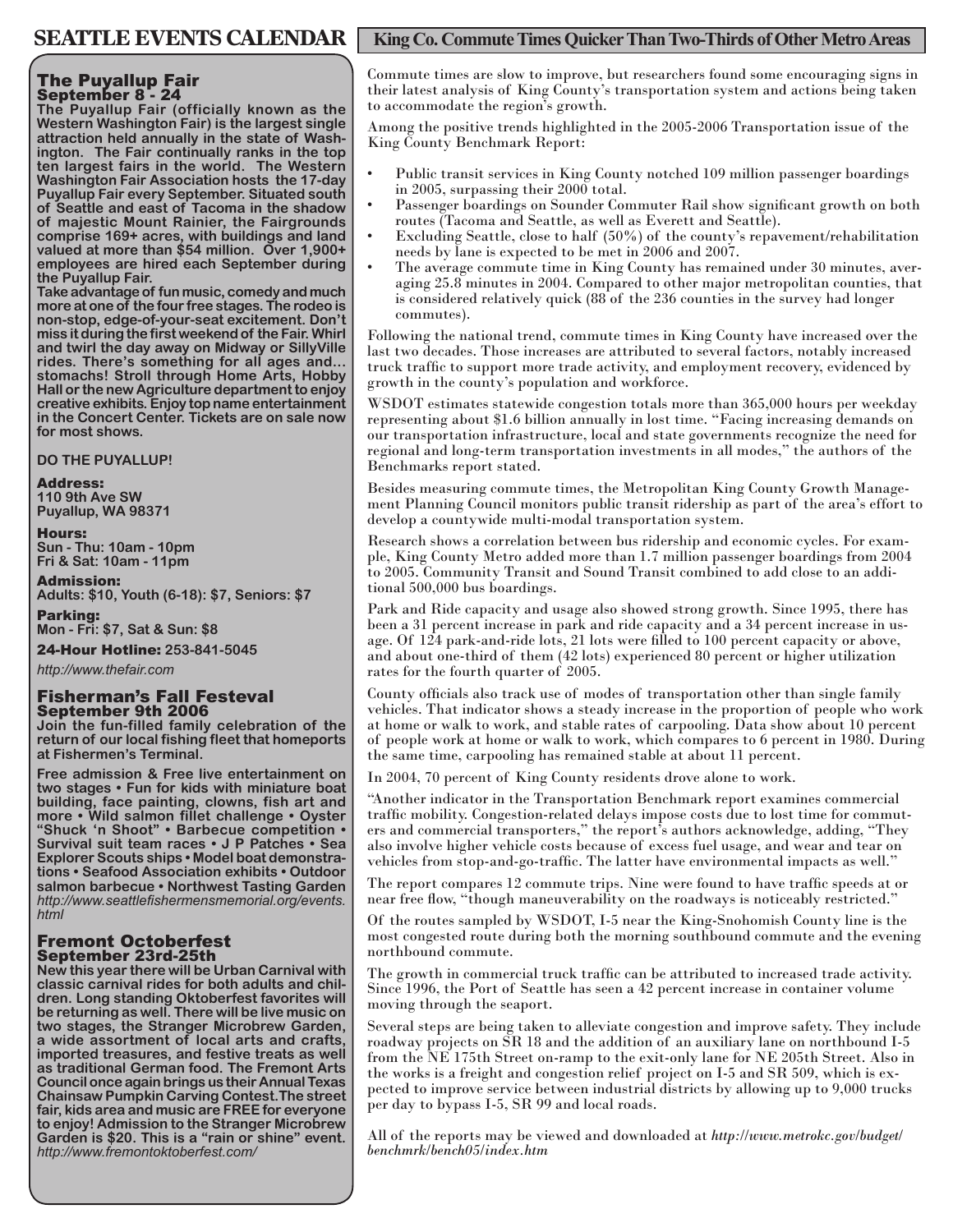### **Land Use Notices**

The following are public notices of Seattle land use activities from the Department of Planning & Developement regarding applications, decisions, and other actions affecting the Ravenna neighborhood.

#### **Project Number:** *3004435* **Address:** *6017 Roosevelt Way NE* **Zone:** *NC2 40'*

The proposal is to allow 10 live-work units totaling 14,557 sq. ft. with 11 parking stalls. Two stalls located within individual garages and nine surface parking spaces.

#### **Project Number:** *3003649* **Address:** *5101 25th Ave NE* **Zone:** *NC2 30', P2, L4*

Land Use Application to allow one four-story building containing 122 assisted living units and one three-story building containing 23,610 sq. ft. of retail and 103 residential units. Both structures to be over a below grade parking garage for 255 vehicles. Project includes 25,000 cu. yds. of grading. Existing structures to be demolished.

#### **Project Number:** *3003892* **Address:** *923 NE 72nd St* **Zone:** NC2 40'

Land Use Application to subdivide one parcel into two parcels of land. Proposed parcel sizes are: A) 2,026 sq. ft. and B) 2,478 sq. ft. Existing structure to remain.

#### **Project Number:** *3003892* **Address:** *414 NE Ravenna Blvd* **Zone:** NC2 40'

Land Use Application to allow a four-story building containing one live-work unit, 4,855 sq. ft. of administrative office and 18 residential units. This is an addition to the building currently under construction at 400 NE Ravenna Blvd (Permit #6084993). Parking for 36 vehicles to be provided in a below grade garage. Project includes 6,900 cu. yds. of grading. Existing structure to be demolished.

#### **Commuting Around Puget Sound Better Than Many Areas in U.S.**

Traffic congestion is a topic of consternation for Puget Sound area commuters, but compared to many other areas in the country, workers spend far less time traveling to their jobs.

A Census survey of 236 counties across the country compared travel times, with Queens County, NY topping the list. Commuters there average more than 41 minutes, while workers in Lubbock County, Texas claim the shortest commute among areas survey, at just under 16 minutes. New York had five counties among the "top 10" areas with the longest commutes.

Five counties in Washington appear on the list, with Snohomish County "ahead" of the others, earning 46 th place on the "longest" commute list:

#### **Mean Travel Time to Work of Workers**

Who Did Not Work at Home (Minutes): 2004

| Rank | County               |      | Average Lower Bound | Upper Bound |
|------|----------------------|------|---------------------|-------------|
| 46   | Snohomish County, WA | 29   | 27.8                | 30.2        |
| 58   | Pierce County, WA    | 27.6 | 26.4                | 28.8        |
| 89   | King County, WA      | 25.8 | 25.1                | 26.5        |
| 101  | Clark County, WA     | 25.1 | 23.6                | 26.6        |
| 201  | Spokane County, WA   | 20.1 | 19.2                | 21          |

Researchers also measured the number of workers with jobs outside their county of residence, comparing counties with populations of 250,000 or more.

Two dozen of the 236 counties surveyed had more than half their residents going to jobs in other counties.

Among counties in Washington state, Snohomish County had the highest percentage commuting to a different county (35.5 percent), earning it 80th place on the rankings. Only eight percent of King County workers are employed outside the county:

> **Percent of Workers 16 Years and Over** Who Worked Outside County of Residence: 2004

| Rank | County                | Percent | Lower Bound | <b>Upper Bound</b> |
|------|-----------------------|---------|-------------|--------------------|
| 23   | Clackamas County, OR  | 50.9    | 46.8        | 55                 |
| 80   | Snohomish County, WA  | 35.5    | 32.8        | 38.2               |
| 84   | Clark County, WA      | 34.1    | 30.6        | 37.6               |
| 90   | Washington County, OR | 31.9    | 29.2        | 34.6               |
| 103  | Pierce County, WA     | 28.6    | 26.3        | 30.9               |
| 128  | Multnomah County, OR  | 22.3    | 21.1        | 23.5               |
| 155  | Marion County, OR     | 16.3    | 12.9        | 19.7               |
| 197  | King County, WA       | 8.1     | 7.2         | 9                  |
| 226  | Spokane County, WA    | 4.5     | 2.8         | 6.2                |
| 227  | Lane County, OR       | 4.4     | 3           | 5.8                |

Sources: U.S. Census Bureau, 2004 American Community Survey; *http://www.factfinder.census.gov/*

#### International Celeberations at The Seattle Center September 9th

#### Korean Cultural Celebration:

**Ch'usok, or Harvest Festival Day, gives thanks for a good harvest. Folk songs, dance, Tae Kwon Do demonstrations, film and exhibits depict a cultural evolution over thousands of years. Produced by the Korean-American Art & Cultural Association. More information available at** *http://www.koamartists.org*

#### September 16th

Fiestas Patrias: **Celebrate independence and the broad diversity found within Mexican and Latin American culture with festive mariachi music, salsa and folk dances, authentic food and informative displays and activities. Produced by Seattle Fiestas Patrias. More information available at** *http://www.seattlefi- estaspatrias.org*

September 23rd<br>Italian Festival: It's all about food, fam**ily and fun! Mouth-watering aromas, celebrity chef demonstrations, a bevy of Italian food merchants; tenors, sopranos and pop singers; Italian cars, puppet theatre a Grape Stomp and bocce – entertainment for all ages! Produced by Festa Italiana for the 18th year. More information available at** *http://www.festaseattle.com*

#### October 8, 2006

CroatiaFest: **Experience the treasures of Croatia - breathtaking landscapes, music, art, history and folklore during CroatiaFest at Seattle Center. From the cosmopolitan 1000 year old capital of Zagreb, the city of history and legends, to the port city of Split, home of Diocletian's Palace, on the Dalmatian Coast; from the ancient walled city of Dubrovnik, the "Pearl of the Adriatic", a favorite of the rich and famous, to the sixteen Plitvice Lakes, one of the most beautiful natural wonders in the world, CroatiaFest invites you to discover Croatia, one of the last undiscovered treasures on earth.**

#### October 21-22

TurkFest: **For many centuries, Turkey has been a mosaic of cultures and a bridge between Europe and Asia, connecting Eastern and Western cultures, both geographically and historically. From Hittites and Assuryrians to Hellenistic, Roman and Byzantine cultures, each civilization has left relics that can be found in many corners of the country and represented in its music, dance and art. The annual Turkish cultural festival presents concerts of classical and contemporary music, folkdancing, films, fashion and carpet shows, workshops and more.** 

#### Seattle Farmers Markets

**Fremont - Sundays, 10 a.m.-5 p.m. Ballard - Sundays,10 a.m. - 4 p.m. Broadway – Sundays, 11am-3pm Columbia City – Wednesdays, 3-7pm Lake City – Thursdays, 3-7pm Magnolia - Saturdays, 10-2pm U. District – Saturdays, 9am-2pm West Seattle – Sundays, 10am-2pm**